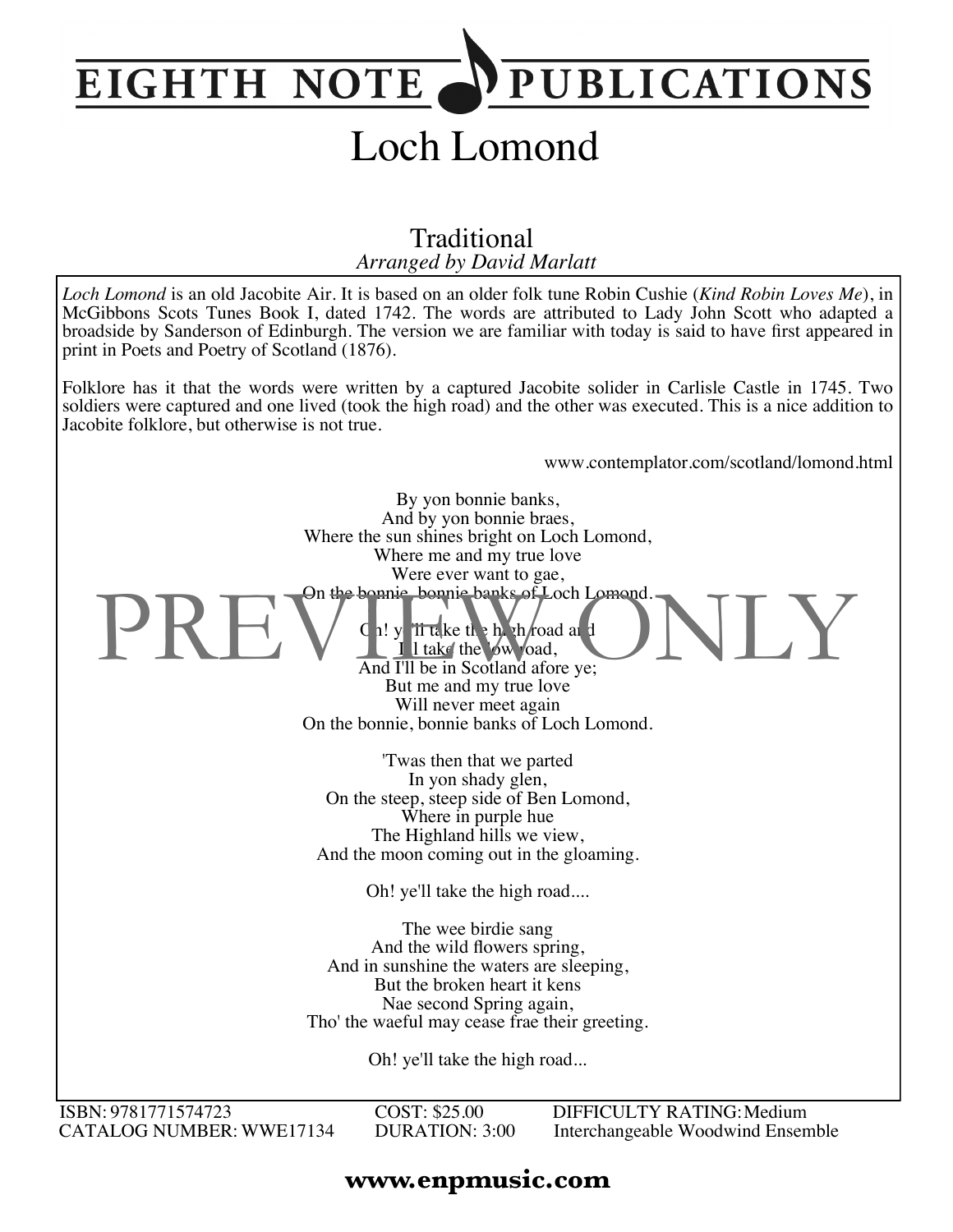## LOCH LOMOND

Traditional Scottish Melody *Arranged by David Marlatt*



© 2017 **EIGHTH NOTE PUBLICATIONS** www.enpmusic.com

。<br>。 *。* 

 $\cdot$   $\cdot$   $\cdot$ 

。<br>。 *。* 

˙ œ œ

9:

5

b b

。<br>。 *。* 

。<br>。 *。*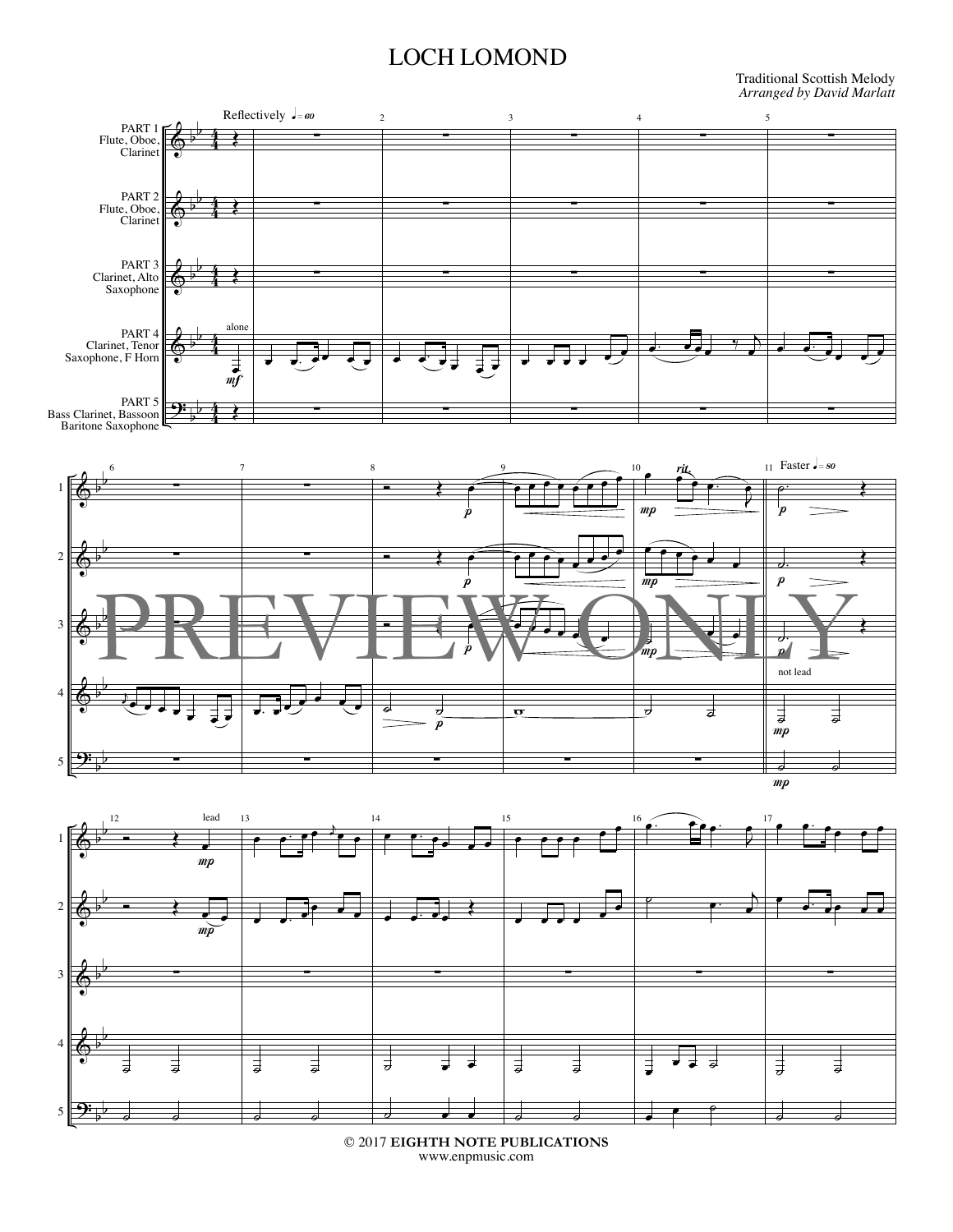





LOCH LOMOND pg. 2